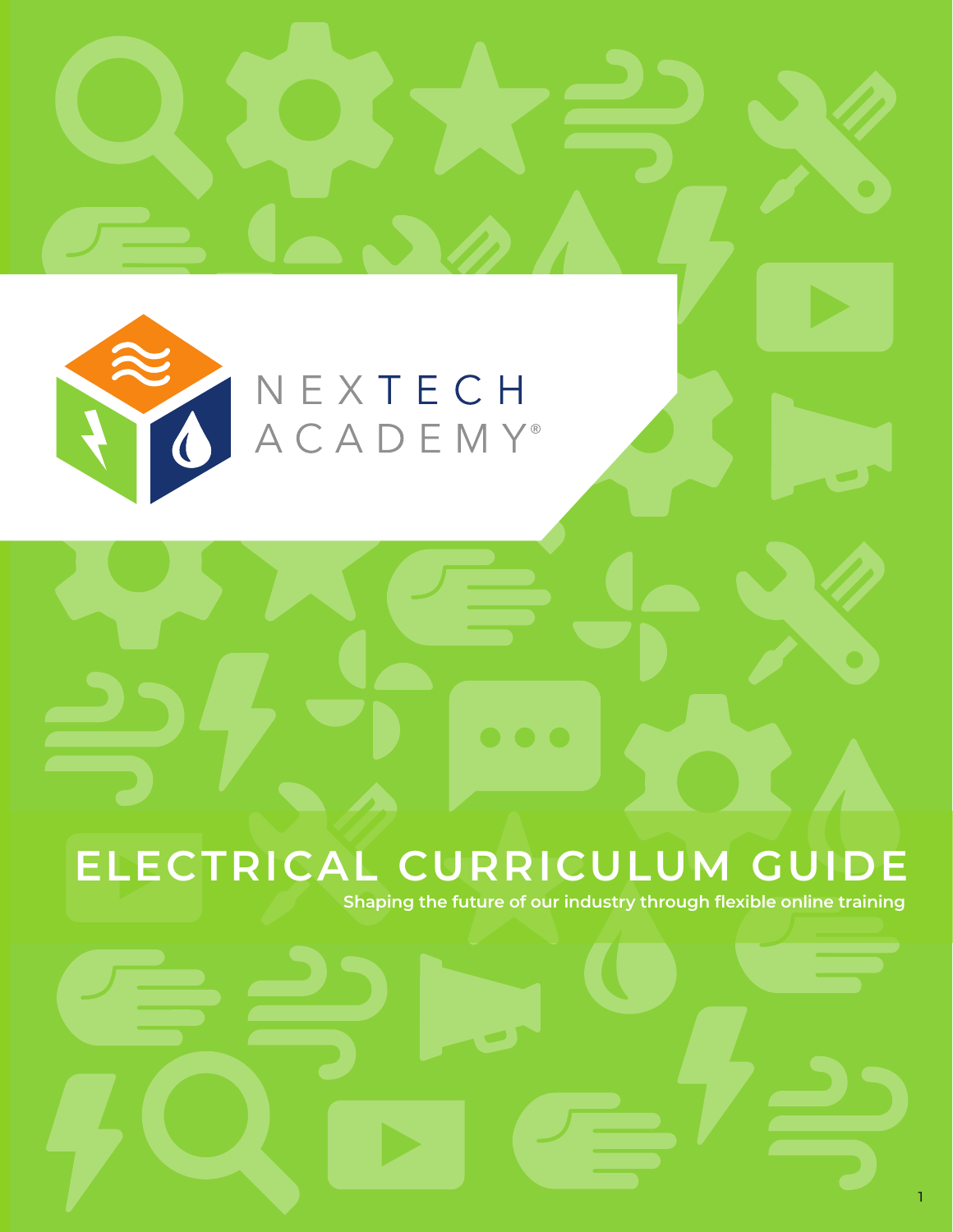# **Knowledge & Pacing**

 Our curriculum is intentional and prepares industry professionals. Most apprenticeship programs work on a 4-5-year model. NexTech Academy is designed to take a fraction of that time. We estimate that completion of the program will take 12-18 months.

| <b>NexTech Academy Scope and Sequence</b> |                                                                                                                                                                                                                                         |  |
|-------------------------------------------|-----------------------------------------------------------------------------------------------------------------------------------------------------------------------------------------------------------------------------------------|--|
| Months 1-4                                | By the end of Level 1, the student will be an educated helper, knowledgeable<br>in tools, safety and materials.                                                                                                                         |  |
| Months 5-9                                | By the end of Level 2, the student will be an advanced helper to lead<br>technicians. Depending on ability and comprehension, they may run basic<br>maintenance calls.                                                                  |  |
| Months 10-14                              | By the end of Level 3, the student will have experienced a variety of service<br>calls expanding their knowledge base.                                                                                                                  |  |
| Months 14-18                              | By the end of Level 4, the student will have the knowledge, confidence and<br>experience to troubleshoot and repair more advanced systems and, with their<br>Nexstar training, they will be an outstanding ambassador for your company. |  |

## **The Commitment**

Each level is broken down into courses and each course consists of learning sessions, Session times vary, and hands-on skill assessments and reflection questions balance the time spent in front of the computer with in-person practice.

As the program progresses into the more technical / skill-based sections, Training Mentors and Training Leaders must closely monitor the student's comprehension of the skills being introduced. An experienced technician will have the ability to see if the student understands or does not understand the skill. Progression of the student from supervised to unsupervised skill practice is at the sole discretion of the Training Mentor and/or Training Leader.

### **Table of Contents**

3 | Electrical Curriculum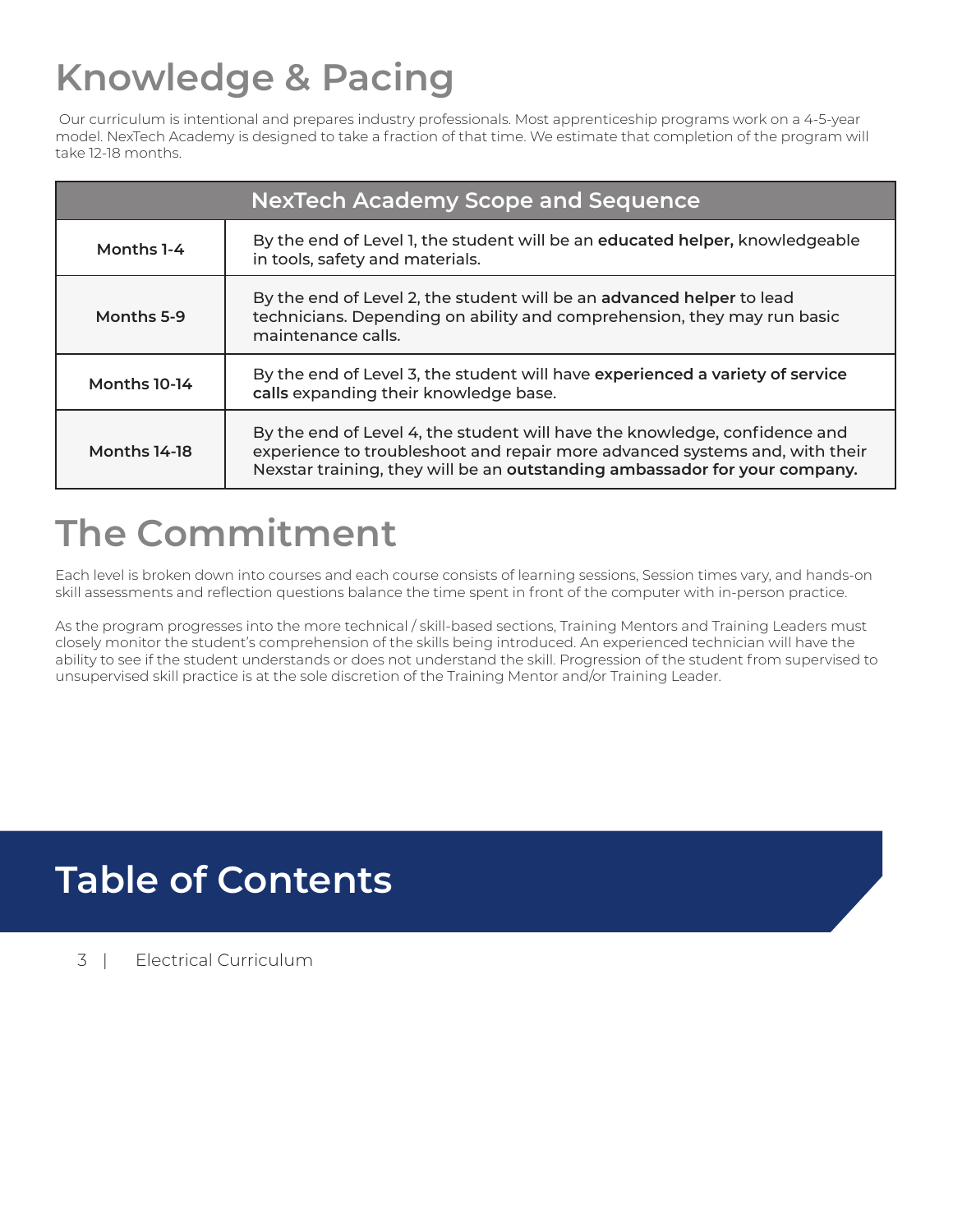



### **Electrical Curriculum**

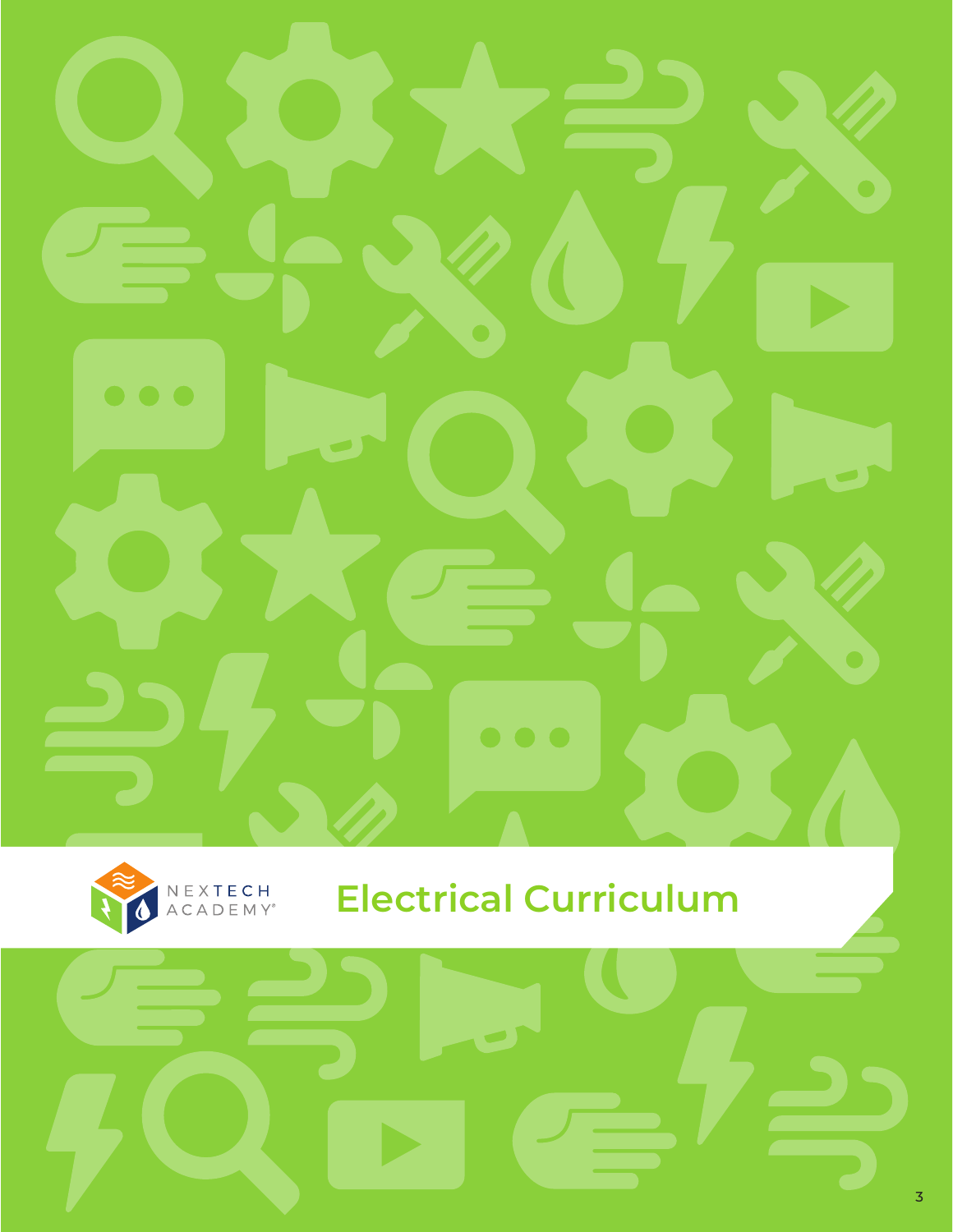

| Level 1: Electrical Fundamentals                |                                                                                                                                                                                            |  |
|-------------------------------------------------|--------------------------------------------------------------------------------------------------------------------------------------------------------------------------------------------|--|
| The Big Picture                                 | You will be introduced to the four key roles of a technician and you will get an<br>overview of what it means to work for an ethical company.                                              |  |
| The History of Electricity                      | Have you ever wondered how electricity has changed in homes from the<br>1890s until now?                                                                                                   |  |
| <b>Electricity Basics</b>                       | As a trades person, you'll need to have a basic understanding of electricity:<br>both to perform job-related tasks and to stay safe.                                                       |  |
| <b>Safety Awareness</b>                         | You'll learn how to train your brain and your eyes to identify unsafe<br>conditions. This course also covers regulations and safety standards.                                             |  |
| <b>Personal Safety</b>                          | You'll learn the basics of personal protective equipment (PPE) and how to<br>plan for safety.                                                                                              |  |
| <b>Workspace Safety</b>                         | You will spend time focusing on workplace procedures that will keep you safe<br>from fire, falls, chemicals and injuring your hands and feet.                                              |  |
| <b>Driving Safety</b>                           | This is review on safe and defensive driving skills. You still need to have a valid<br>license to operate a company's vehicle.                                                             |  |
| <b>Electrical Safety</b>                        | Electrical safety knowledge can be the difference between life and death for<br>you, your coworkers or the homeowners you serve.                                                           |  |
| <b>Common Hand Tools</b>                        | We'll introduce cutting and shaping tools, measurement and layout tools,<br>tightening and loosening tools.                                                                                |  |
| <b>Common Power Tools</b>                       | You will become familiar with common power tools like drills, saws and<br>others you will need to do your job.                                                                             |  |
| <b>Common Measurement Tools</b>                 | Almost everyone on earth has used a measuring tape or ruler at one point<br>or another. Although they are common, they have many features that make<br>them invaluable to a trades person. |  |
| Your Attitude                                   | The simplest choices to make: to be happy, present and positive, are not<br>always the easiest. We'll discuss how your attitude impacts your job.                                          |  |
| Your Personal Health and Well Being             | Examine your current behaviors that impact your health, as well as behaviors<br>you might want to consider to improve your well-being.                                                     |  |
| Resources To Expand Your Learning               | This course introduces common resources that will contribute to your<br>success as a residential electrician.                                                                              |  |
| Mathematics Used In The Field                   | Being able to perform accurate measurements and calculations will save you<br>time and effort and will help you complete tasks correctly and efficiently.                                  |  |
| Volts, Amps, Watts and Ohms                     | Get to know the common concepts of electricity: volts, amps, watts and<br>ohms!                                                                                                            |  |
| <b>Types of Electrical Circuits</b>             | Get a high-level overview of electrical circuits, how they work and what<br>happens when there is a short circuit.                                                                         |  |
| <b>Understanding Electrical</b><br>Measurements | Discover what multimeters are, how to test AC and DC systems, how to test<br>amp draw on a circuit and how to test continuity in a system or component.                                    |  |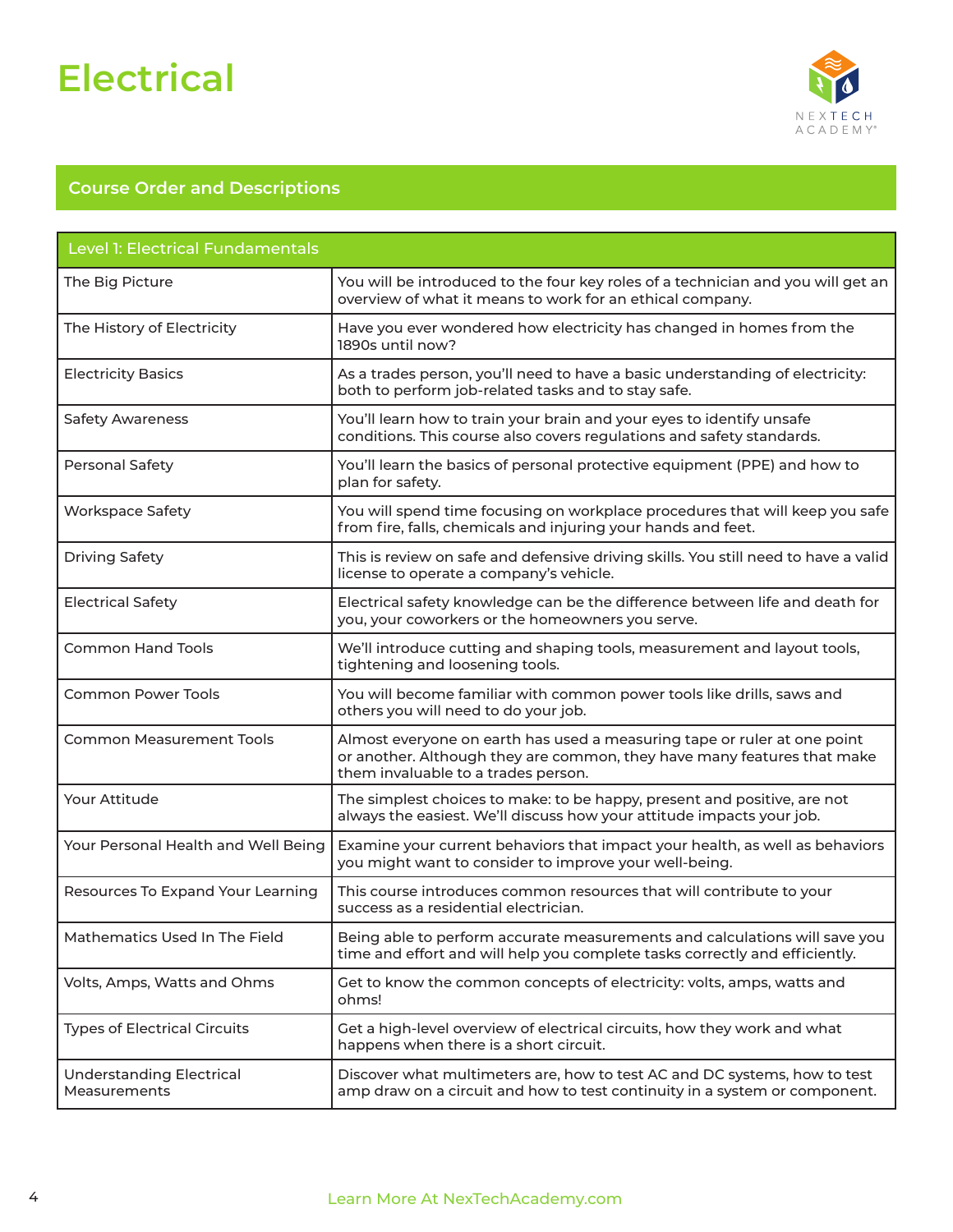

| How To Read A Circuit Diagram                        | Understanding this will help you when installing equipment in a home.                                                                                                                                       |
|------------------------------------------------------|-------------------------------------------------------------------------------------------------------------------------------------------------------------------------------------------------------------|
| Drawings and Blueprint Reading                       | You will be introduced to construction drawings and blueprints and will<br>learn what you want to look at in terms of your job's function.                                                                  |
| <b>Material Considerations</b>                       | What is needed to make a complete electrical system or any electrical<br>installation? It is not just about the light you see or the receptacle you use.                                                    |
| <b>Electrical Conductors</b>                         | You'll focus on different types of wire, size and types of wire insulation.                                                                                                                                 |
| <b>Conductor Terminations</b>                        | Termination points are the weakest link in any electrical circuit. Making<br>quality terminations will ensure this link doesn't fail prematurely.                                                           |
| <b>Electrical System and Component</b><br>Protection | Learn why every electrical system needs fundamental safety components to<br>provide protection and support.                                                                                                 |
| <b>Electrical Safety Devices</b>                     | By the end of this module you will be able to identify and explain the<br>function and purpose of the key safety devices of a basic electrical system.                                                      |
| <b>Trade Definitions</b>                             | This course focuses key terminology, acronyms and abbreviations that you<br>will come across in the field.                                                                                                  |
| Your Daily Habits                                    | There are certain daily habits and mindsets that will greatly help you grow as<br>a residential service technician.                                                                                         |
| An Introduction To The Nexstar<br>Service System     | You will be introduced to the six steps of the Service System and you will<br>complete reflection questions that will enhance your learning and better<br>prepare you to work in the field with homeowners. |
| <b>Electrical Level 1 Test</b>                       | Successfully completing this test will grant you access into the next level.                                                                                                                                |
| <b>Level 2: Electrical Basic Skills</b>              |                                                                                                                                                                                                             |
| <b>Considerations When Drilling Holes</b>            | This course focuses on the methods of boring and drilling holes as a means<br>to provide conductor protection and a path to route wiring.                                                                   |
| <b>Switching Configurations</b>                      | At this stage in your training, you are geared up to apply basic switch<br>functions to a customer's home!                                                                                                  |
| <b>Branch Circuits and Feeders</b>                   | Branch circuits and feeders are two terms that can be dangerous if used<br>interchangeably. This course will teach you that difference.                                                                     |
| Sizing Over-current Protection                       | Determining the load to be served by a circuit is the first step in your<br>electrical circuit design process.                                                                                              |
| Communication                                        | Focus on how important non-verbal communication is on the job. You will<br>also practice how to be a clear and effective communicator.                                                                      |
| A Home's Basic Needs                                 | Electrical installations need to be designed to best suit your customer's<br>needs in a way that is safe and functional. This course will cover the basics<br>that have to be covered.                      |
| <b>Fixtures</b>                                      | Let us work together to light up your customer's lives by discovering the<br>benefits and applications of available light fixture types that are used inside<br>the home.                                   |
| Panels and Related Components                        | Learn how to recognize and identify common types of main electrical<br>panels, the purpose and function of the main breaker as well as identifying<br>other necessary components.                           |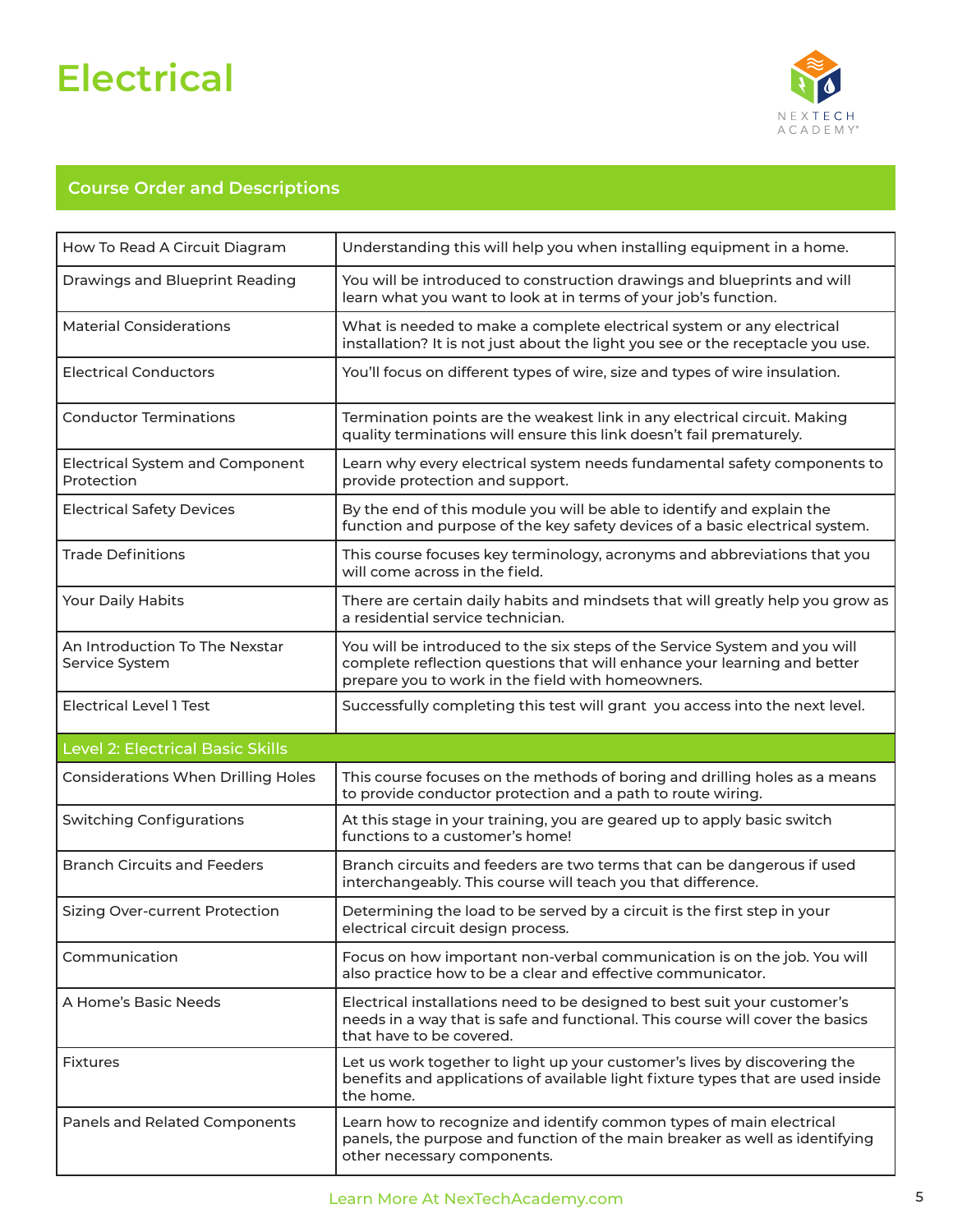

| <b>Load Calculations</b>                                 | This course will use basic math skills to back up actions and decisions<br>that are made by electricians daily.                                                                                                                                    |  |  |  |
|----------------------------------------------------------|----------------------------------------------------------------------------------------------------------------------------------------------------------------------------------------------------------------------------------------------------|--|--|--|
| <b>Sizing Junction and Pull Boxes</b>                    | Wiring stops and starts at enclosures. Sizing them appropriately is what<br>you will learn how to do in this course.                                                                                                                               |  |  |  |
| <b>Conductor Sizing</b>                                  | Several factors go into conductor selection when installing new circuits<br>or wiring. These will be discussed in this lesson.                                                                                                                     |  |  |  |
| Troubleshooting Common Issues                            | In this course you will learn a logical, systematic approach to identify<br>the source of common electrical issues for both 120v and 240v circuits.                                                                                                |  |  |  |
| Focus On Low Voltage Systems                             | As a residential service technician there a few systems you will be<br>questioned about or asked to install beyond the standard 120v/240v<br>house wiring. These include phone, data, TV and doorbell systems.                                     |  |  |  |
| <b>Goal Setting</b>                                      | What are your goals? What is your plan to achieve them? How does<br>goal setting impact your life?                                                                                                                                                 |  |  |  |
| Service System Preparation                               | You will focus on the behavior needed to minimize callbacks and to<br>provide exceptional service.                                                                                                                                                 |  |  |  |
| <b>Electrical Level 2 Test</b>                           | Successfully completing this test will grant you access into the next<br>level.                                                                                                                                                                    |  |  |  |
| Level 3: Intermediate Skills                             |                                                                                                                                                                                                                                                    |  |  |  |
| Grounding and Bonding Systems                            | You will learn why the grounding and bonding systems are the<br>cornerstone of electrical work.                                                                                                                                                    |  |  |  |
| <b>Surge Protection</b>                                  | This course will demonstrate the importance of surge protection and<br>the correct way to install it.                                                                                                                                              |  |  |  |
| <b>Improper Wiring Methods</b>                           | Learn to recognize common issues that stand out visually and indicate<br>imminent danger as it may appear in your customer's existing wiring.                                                                                                      |  |  |  |
| <b>Panel Health Checks</b>                               | Routine panel health checks and regular maintenance reduce or<br>eliminate the risk of fire due to electrical issues.                                                                                                                              |  |  |  |
| Focus On The Greet Step                                  | The lesson dives deep on creating a great first impression.                                                                                                                                                                                        |  |  |  |
| Focus On The Explore Step                                | You will gain insight into the importance of keeping your eyes and ears<br>open to what the customer truly wants and needs. Asking questions is<br>key.                                                                                            |  |  |  |
| Focus On The Present Step                                | Explaining your solution and options in the customer's language will<br>inspire their confidence in you.                                                                                                                                           |  |  |  |
| <b>Additions and Remodels</b>                            | Additions and remodels impact a number of different trades, find<br>out what to look out for in this course so you can help create the best<br>experience possible for your customer.                                                              |  |  |  |
| Adding Electrical Components To<br><b>Finished Homes</b> | This course focuses on the knowledge, tools and tricks needed to navi-<br>gate your wiring through finished walls and finished spaces.                                                                                                             |  |  |  |
| Running Conduit: Electrical Metallic<br>Tubing           | You will discover what makes electrical metallic tubing unique from<br>other wiring methods.                                                                                                                                                       |  |  |  |
| Running Conduit: Rigid Polyvinyl Chloride<br>Conduit     | Economical, versatile polyvinyl chloride (PVC) is used in a variety of<br>applications in the building and construction, health care, electronics,<br>automobile and other sectors. This course will focus on how it can be<br>used in your trade. |  |  |  |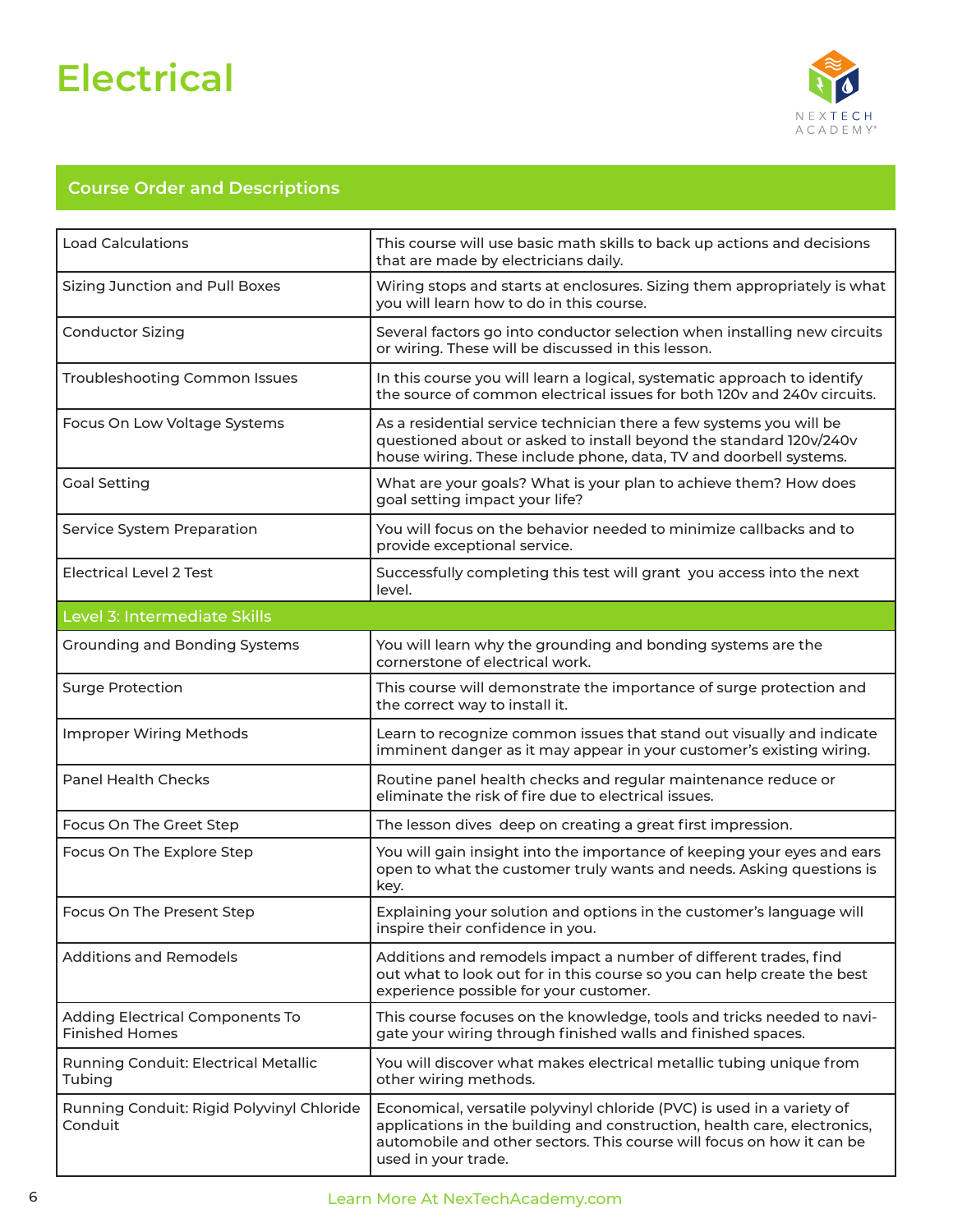

| Running Conduit: Rigid Metal<br>Conduit            | Learning how rigid metallic conduit is used and installed will allow more<br>versatility and variety in your installations.                                                                                                                 |  |  |  |
|----------------------------------------------------|---------------------------------------------------------------------------------------------------------------------------------------------------------------------------------------------------------------------------------------------|--|--|--|
| Running Flexible Conduit                           | In this course, we will explore three commonly used flexible conduit types:<br>flexible metal conduit, armored liquid-tight or liquid-tight flexible metal conduit,<br>and liquid-tight nonmetallic conduit                                 |  |  |  |
| Design For Outbuildings                            | Thoroughly evaluating a customer's wants and needs are what will guide you<br>when presenting options and installing wiring that is needed for outbuildings.<br>This course covers the installation options available based on those needs. |  |  |  |
| Working With People                                | Knowing and understanding what makes people tick will increase your ability to<br>relate to customers and provide a better service experience.                                                                                              |  |  |  |
| Focus On The Execute Step                          | You will focus on all of the things you can do to shine as a craftsman and<br>demonstrate your respect for the customer and their home.                                                                                                     |  |  |  |
| Motor Repair and Replacements                      | This course will fast track you through the most common motor repairs and<br>replacements you will encounter as an electrical service technician.                                                                                           |  |  |  |
| <b>Exterior Lighting</b>                           | We will identify the purposes for great exterior lighting and help guide your<br>customers on the best lighting layout.                                                                                                                     |  |  |  |
| Landscape Lighting                                 | It's easy for customers to look at the bottom line when exploring landscape<br>options or fall in love with the look of a certain light, but they need you to see the<br>whole picture.                                                     |  |  |  |
| <b>Ceiling Fans</b>                                | In this course, you will learn to select the proper support type and install ceiling<br>fans for different stages of home construction.                                                                                                     |  |  |  |
| Focus On The Wrap Up Step                          | You will focus on how to making sure the customer is satisfied with the work<br>done, following up after the call and critiquing your performance.                                                                                          |  |  |  |
| <b>Electrical Level 3 Test</b>                     | Successfully completing this test will grant you access into the next level.                                                                                                                                                                |  |  |  |
| Level 4: Advanced Skills and Customer Interactions |                                                                                                                                                                                                                                             |  |  |  |
| <b>Energy Saving Opportunities</b>                 | This course will guide you towards equipment, tools and best practices to use<br>when helping a customer discover energy-saving opportunities in their homes.                                                                               |  |  |  |
| Service Partner Plans and<br><b>Systems Checks</b> | System checks and service partner plans protect customers, help develop loyalty<br>and generate business during slower seasons. They are critical to the success of<br>the company.                                                         |  |  |  |
| <b>Panel Repairs</b>                               | You will learn when to offer and how to make panel repairs as well as recognize<br>when replacement is the better option.                                                                                                                   |  |  |  |
| Maximizing Efficiency: Help On<br>The Job          | You will spend time reviewing time cards, your summary of finding sheet and<br>your personal resources, such as the call center and your dispatcher.                                                                                        |  |  |  |
| <b>Panel Replacements</b>                          | This course will prepare you for a variety of panel change situations so you are<br>well equipped to investigate, install and communicate properly.                                                                                         |  |  |  |
| Subpanels                                          | This course will guide you through evaluating existing situations to answer the<br>question: Is a subpanel the best option for my customer?                                                                                                 |  |  |  |
| Service and Meter Installations                    | This course will demonstrate which components need to be included in an<br>electrical service installation or replacement.                                                                                                                  |  |  |  |
| <b>Challenging Customer</b><br>Situations          | This course focuses on interesting and challenging situations you may come<br>across in the field.                                                                                                                                          |  |  |  |